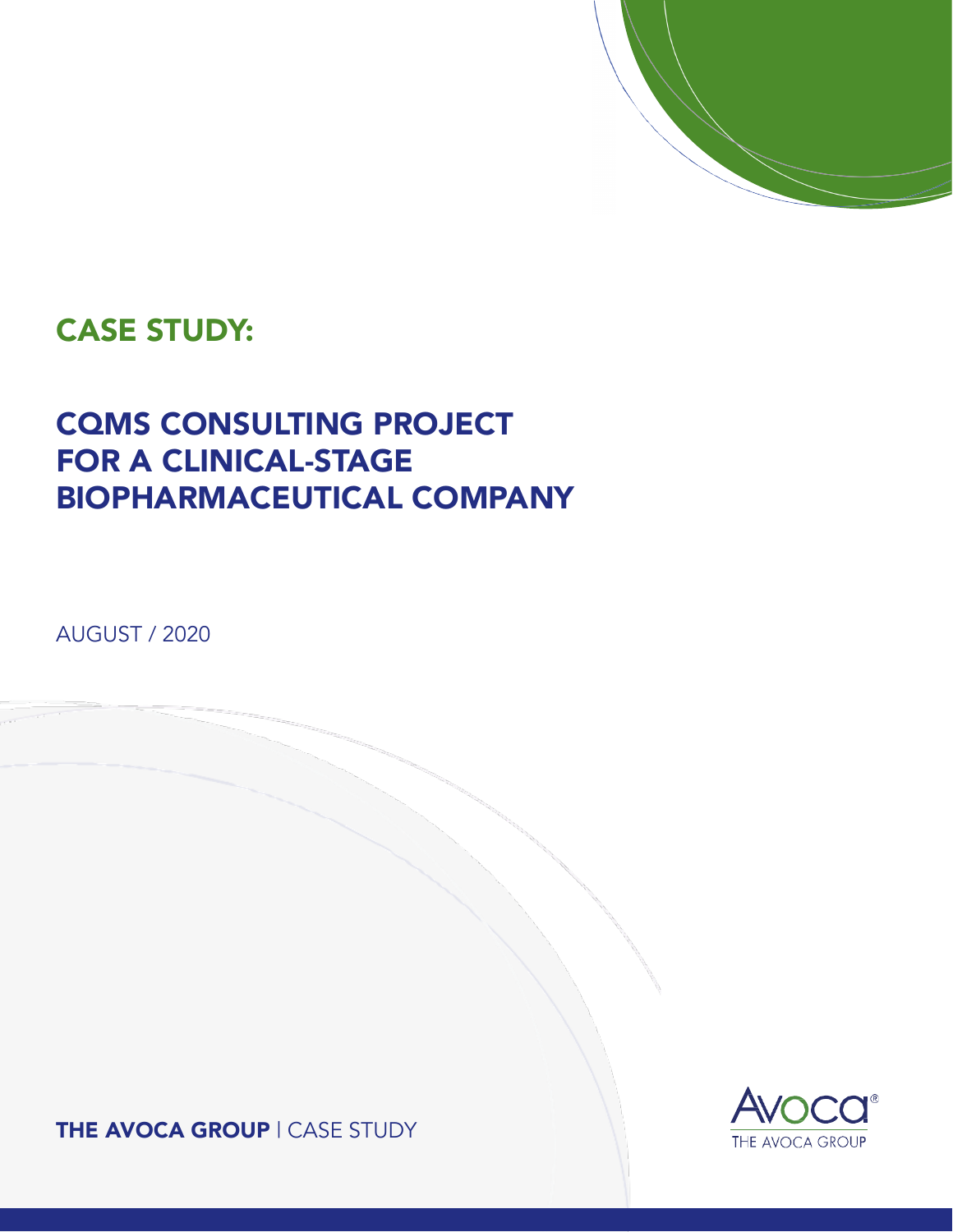### Background

A clinical-stage global biopharmaceutical company with major hubs in the US and Japan requested The Avoca Group perform an in-depth review and assessment of its Clinical Quality Management System (CQMS) with a special focus on Vendor Oversight, Risk Management, Technology Business Requirements, and Quality Tolerance Limits (QTLs).

The project objectives were to identify and document current gaps relative to recently refined global regulations and industry leading practices, and to provide guidance in the design and development of vendor oversight practices, including centralized approaches for oversight and risk management to align and enhance their regional units to integrated processes and tools that enhance their comprehensive global CQMS. A focused section of this project included a Technology Business Requirements Analysis which was integrated into an ongoing global project at the company.

The company also requested that Avoca review the requirements and implications of ICH E6 (R2) and their bearing on the company's current processes and then author modifications required to achieve compliance. Because the company was a Member of the Avoca Quality Consortium<sup>®</sup> (AQC), Avoca's project team leveraged AQC leading practices, where applicable.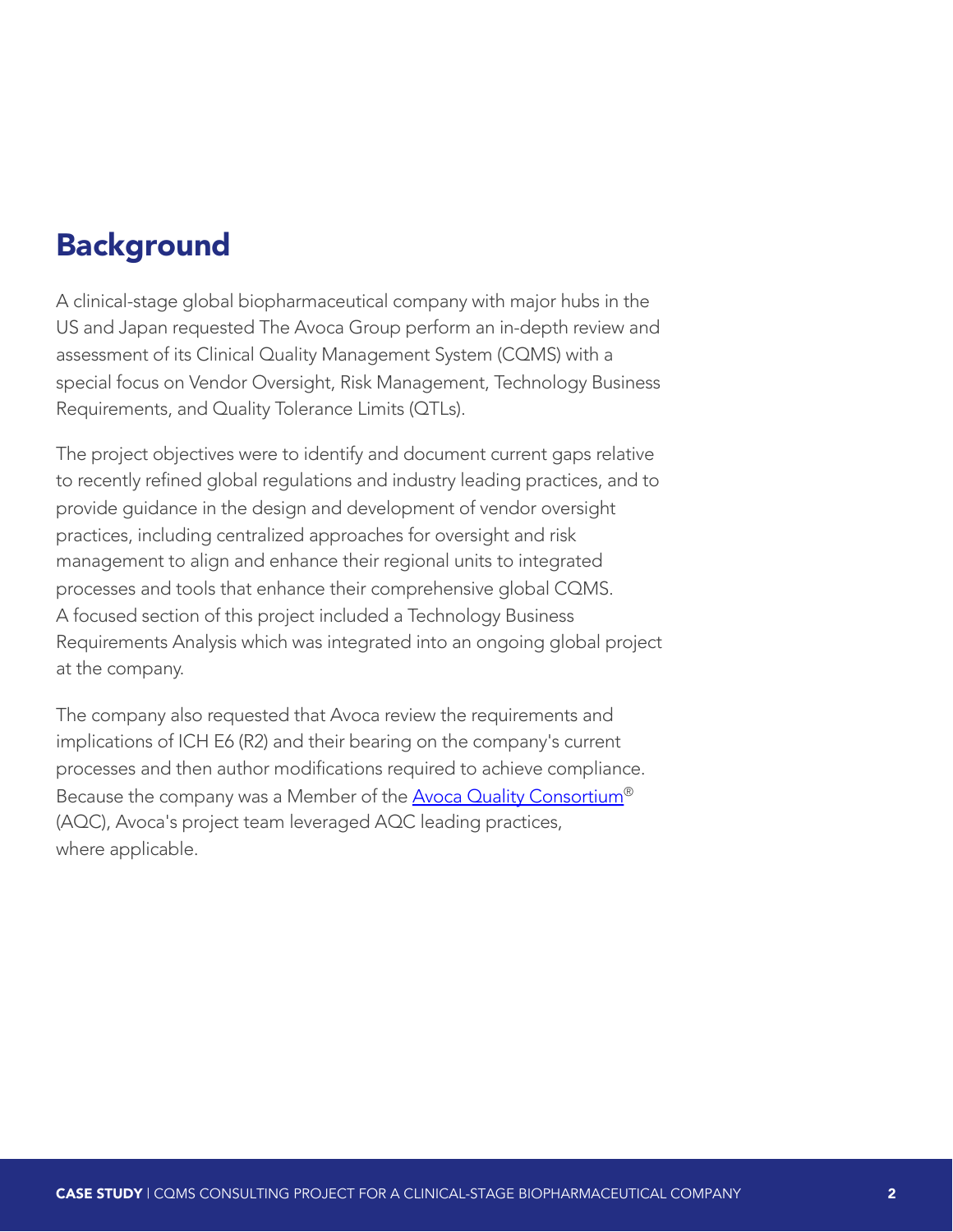## Solution

The scope of work is outlined below:

### Gap Analysis

- Avoca conducted a Vendor Oversight, Quality Governance, and Clinical Study Conduct Process Needs Assessment and Gap Analysis
	- § 97 SOPs or related Work Instructions, Templates/Tools Reviewed
	- 26 Key Stakeholder Interviews for 45 minutes each
- Qualitative data collected from interviews helped Avoca assess the current state and identify potential gap areas relative to ICH E6 (R2) and current CQMS
- Technology Business Requirements Analysis
	- 20 voice-of-customer interviews with stakeholders and potential end-users from GCP and GLP groups
	- § Review and analysis of 10 process maps, work instructions, and SOPs
- Eleven weeks after project kick-off, three Avoca SMEs provided a two-hour remote gap read-out session with the client's key stakeholders

#### Strategy Session

- Twenty weeks after project kick-off, Avoca conducted an onsite three-day Strategy Session with five SMEs and the client's key stakeholders to review the gaps identified, develop a draft implementation roadmap, and then determine the steps necessary for closing the gaps
- Avoca also conducted a one-day onsite Strategy Session to review and finalize the implementation steps for resourcing a central vendor oversight construct
- Avoca provided guidance on Avoca Quality Consortium tools that are available to close the gaps
- Avoca defined and documented Technology Business Requirements for Clinical Operations and Research Quality in a format that was acceptable to the company's IT department
- Avoca identified and supported prioritization of any gaps based on the gap assessment and implementation of roadmap deliverables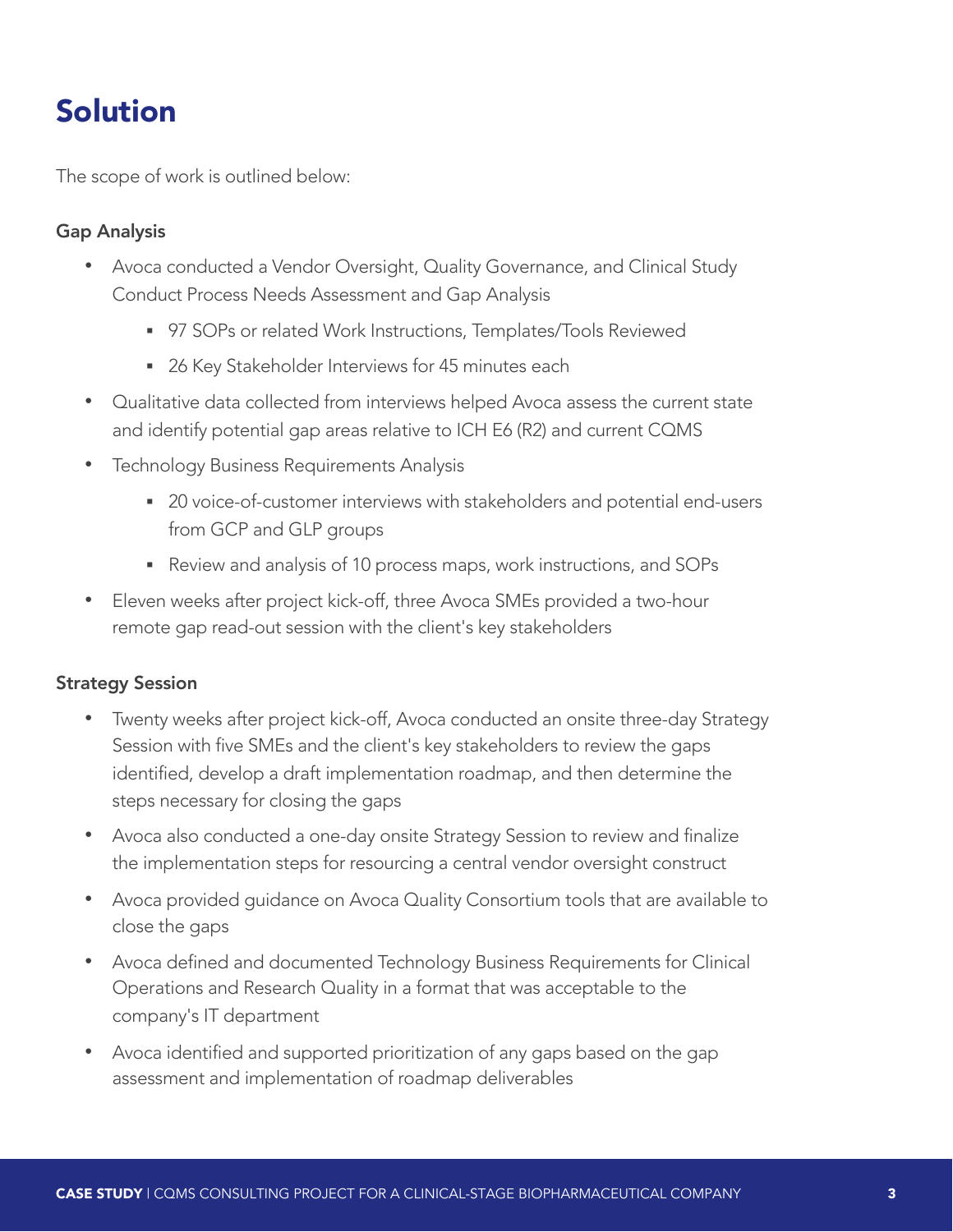#### Project Communication

• Eight-month term of support with weekly check-in meetings to evaluate alignment of client's needs and Avoca support

#### Final Deliverables

(Including three months of Implementation Support following the Strategy Session)

- Process maps for Vendor-Level and Trial-Level Oversight
- Vendor Oversight and Capability Maturity Model Assessment
- Central Vendor Oversight Construct Proposal
- Clinical Vendor Risk Categorization (VRC) Tool
- CQMS Periodic Assessment SOP, Plan Schedule, and Scorecard
- Performance Metrics Catalog
- Authored or Revised SOPs, Work Instructions (WIs), and templates
	- **12 New SOPs, WIs, Templates Developed**
	- § 9 SOPs, WIs, Templates Revised
- QTL Training session and materials for use within LMS system
- Onsite workshop on metrics and the definition of QTLs on one pivotal trial
- Technology Business Requirements Interview Script
- Technology Business Requirements Stakeholder Interviews
- Technology Business User Assessment Report (BUAR)

#### Project Assumptions

- This support assumed ready access and availability of systems, documentation, and key personnel (authors, etc.)
- Out-of-pocket expenses passed-through to client
- Client coordinated the scheduling of meetings for attending participants and facilitated the logistics of the meeting location and corresponding needs